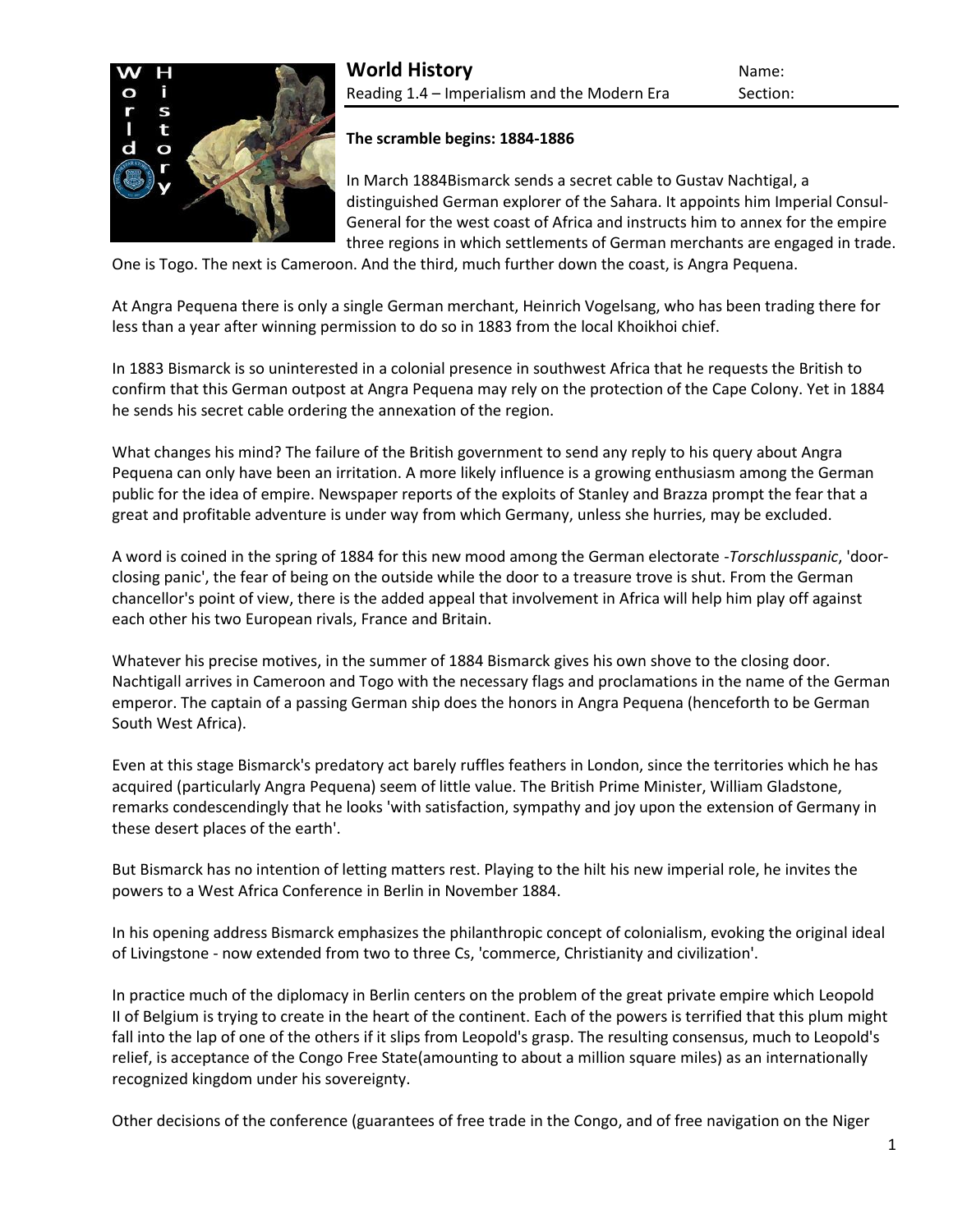and Congo rivers) are the result of the powers jockeying to ensure that nobody wins a conclusive advantage in the coming race. But the significant underlying assumption is that Africa is about to be consumed in its entirety by Europe.

In 1886 a British colonial administrator, Harry Johnston, submits a roughly sketched map to the foreign office suggesting how the continent should be divided. Every single corner of the map is allocated to Britain, France, Portugal, Germany, Italy, Spain or Belgium. (Johnston also reveals, all too vividly, the colonial concept of how the European example is expected to [Improve the natives.](http://www.historyworld.net/wrldhis/PlainTextHistories.asp?historyid=323))

## **The scramble completed: 1886-1912**

By the end of the century, a mere fifteen years after the Berlin West Africa Conference, the continent is almost entirely shared out between the European powers. All that remains are a few territories bordering the Sahara. By 1912 they too are absorbed - four (Mauritania, the Central African Republic, Chad and Morocco) by France, and [Libya](http://www.historyworld.net/wrldhis/PlainTextHistories.asp?gtrack=pthc&ParagraphID=oma#oma) by Italy. During this extraordinarily rapid process of [colonization,](http://www.historyworld.net/wrldhis/PlainTextHistories.asp?gtrack=pthc&ParagraphID=oxw#oxw) Africa has been penetrated and appropriated in three distinct geographical developments.

The earliest move after the Berlin conference is again a German initiative. It centers on east Africa, where large territories between the coast and Lake Tanganyika are rather loosely claimed by the Arab sultan of [Zanzibar.](http://www.historyworld.net/wrldhis/PlainTextHistories.asp?gtrack=pthc&ParagraphID=pge#pge)

During 1884 (the year in which Bismarck claims his three West [African colonies\)](http://www.historyworld.net/wrldhis/PlainTextHistories.asp?gtrack=pthc&ParagraphID=oqm#oqm), this part of east Africa is visited by a keenly imperialist young explorer, Karl Peters - who shortly before his African trip has founded in Berlin a Society for German Colonization. Avoiding the attention of the sultan's agents, Peters persuades local chiefs to enter into vague treaties with imperial Germany.

Bismarck hears of this achievement just after the end of the Berlin conference. In his new imperialist mood, he grants a charter to Peters to establish a German protectorate in east Africa. The other European powers are astonished to discover, early in 1885, that Bismarck is already claiming a fourth slice of the continent.

As it turns out, this particular issue is resolved amicably between Germany and Britain - though with scant regard for the sultan's supposed claims. It is agreed in 1886 that the two nations' spheres of interest will be divided by a line from the coast to Lake Victoria. The German area, to the south, becomes in 1891 German East Africa (subsequently [Tanganyika\)](http://www.historyworld.net/wrldhis/PlainTextHistories.asp?gtrack=pthc&ParagraphID=pgq#pgq). It is extended further west in 1899 to include [Rwanda and Burundi.](http://www.historyworld.net/wrldhis/PlainTextHistories.asp?gtrack=pthc&ParagraphID=pbs#pbs)

Meanwhile, north of the line, Britain establishes in 1895 the East Africa Protectorate (subsequently [Kenya\)](http://www.historyworld.net/wrldhis/PlainTextHistories.asp?gtrack=pthc&ParagraphID=phw#phw) and in 1896 Uganda. In 1890 the British also impose a protectorate on the sultan's rich trading island of Zanzibar.

The second of the three separate developments is the British pressure northwards up the continent from Cape Colony. Cecil [Rhodes](http://www.historyworld.net/wrldhis/PlainTextHistories.asp?gtrack=pthc&ParagraphID=osr#osr) harbors the imperial fantasy of a continuous British corridor from the Cape of Good Hope to Egypt, and he makes an impressive start from the southern end - establishing Southern Rhodesia (now Zimbabwe) in 1890 and Northern Rhodesia (Zambia) in 1900.

The [Boer War](http://www.historyworld.net/wrldhis/PlainTextHistories.asp?gtrack=pthc&ParagraphID=otl#otl) (1899-1902) brings into British hands the intervening republics of the Orange Free State and Transvaal.

The third great colonial movement through the continent is that of the French in northwest Africa. France becomes the only European power to achieve a vast contiguous African empire, stretching all the way from the Mediterranean down to the Bight of Benin and the estuary of the Congo.

Ten French sub-Saharan colonies are added to the earlier Ivory Coast and Senegal. They range from Gabon in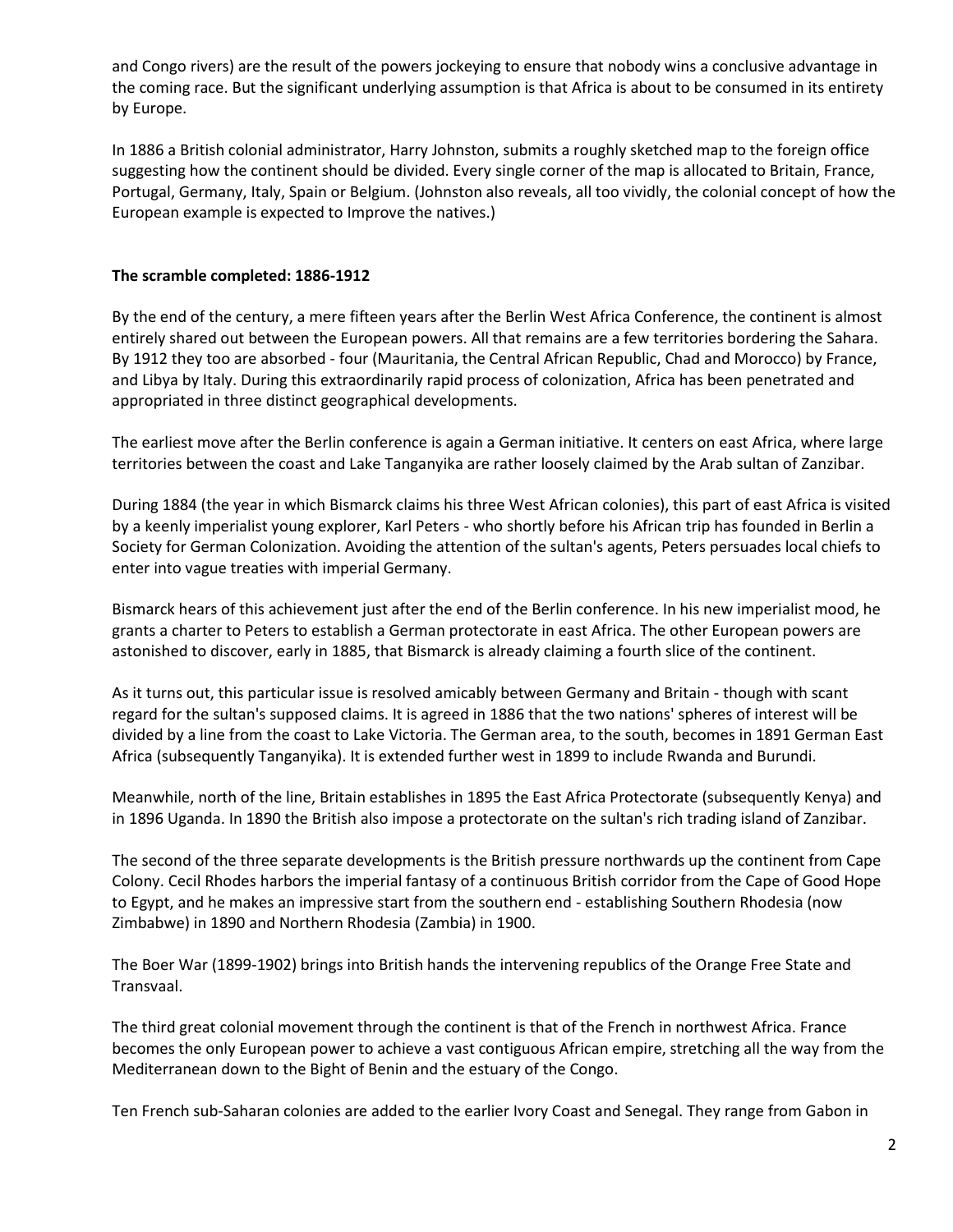1886 to Chad and the Central African Republic in 1910. Eight of these are grouped administratively as [French](http://www.historyworld.net/wrldhis/PlainTextHistories.asp?gtrack=pthc&ParagraphID=oxr#oxr)  [West Africa](http://www.historyworld.net/wrldhis/PlainTextHistories.asp?gtrack=pthc&ParagraphID=oxr#oxr) and four as [French Equatorial Africa.](http://www.historyworld.net/wrldhis/PlainTextHistories.asp?gtrack=pthc&ParagraphID=oxw#oxw)

# **German Africa: 1884-1919**

The German empire in Africa, more rapidly assembled than any other, is the first to be dismantled. It is also marred by two of the worst atrocities carried out by any of the colonial powers.

From Bismarck's initial interest in the continent, in 1884, only a few years elapse before German control is established in four widely separated regions of the continent – in [Togo,](http://www.historyworld.net/wrldhis/PlainTextHistories.asp?gtrack=pthc&ParagraphID=pbc#pbc) [Cameroon](http://www.historyworld.net/wrldhis/PlainTextHistories.asp?gtrack=pthc&ParagraphID=pas#pas) and Namibia down the west coast, and in present-day Tanzania in east Africa. Namibia and Tanzania are the sites of the atrocities, at the hands of [von Trotha](http://www.historyworld.net/wrldhis/PlainTextHistories.asp?gtrack=pthc&ParagraphID=ovh#ovh) in 1904 and of [von Götzen](http://www.historyworld.net/wrldhis/PlainTextHistories.asp?gtrack=pthc&ParagraphID=pgt#pgt) in 1905.

World War I is the reason for the sudden end of the German empire in Africa. From the outbreak of the war, in 1914, all the German territories are under threat from troops in neighboring French and British colonies. By early in 1916 the whole of German Africa is in allied hands.

At the treaty of Versailles, in 1919, Germany gives up all her imperial claims. The League of Nations subsequently hands responsibility to France (part of Togo, part of Cameroon), to Britain (the other part of these and Tanzania), to Belgium [\(Ruanda-Urundi\)](http://www.historyworld.net/wrldhis/PlainTextHistories.asp?gtrack=pthc&ParagraphID=pbt#pbt) and to South Africa [\(Namibia\)](http://www.historyworld.net/wrldhis/PlainTextHistories.asp?gtrack=pthc&ParagraphID=ovk#ovk). With these dispensations the European presence in Africa is finalized for the last years of colonialism and the subsequent struggle for independence.

# **The struggle for independence: to1980**

The colonial domination of Africa by Europe lasts less than a century. In the early part of this period there are frequent uprisings against the intruders in regions of the interior, where colonial rule is not yet fully established or where forced labor is imposed on tribes which find the strength to resist.

The harsh reality of the forced labor employed in many European enterprises (in effect slavery under another name) causes outrage among liberal circles when detailed accounts are published in Europe. The scandals arising from Belgian and French practices in the [Congo](http://www.historyworld.net/wrldhis/PlainTextHistories.asp?gtrack=pthc&ParagraphID=ozk#ozk) and [Chad](http://www.historyworld.net/wrldhis/PlainTextHistories.asp?gtrack=pthc&ParagraphID=oyj#oyj) are notorious but not isolated examples.

In most regions African resentment of the colonial presence first develops into political agitation in the period between the world wars. These are the formative years of the politicians who will eventually lead their countries into independence in the decades after World War II.

The colonial powers vary in their readiness to relinquish control. France seems at first the most willing, giving real power to African politicians in an across-the-board [gesture in 1946,](http://www.historyworld.net/wrldhis/PlainTextHistories.asp?gtrack=pthc&ParagraphID=oxx#oxx) but subsequently the French strongly resist change in Tunisia, Morocco and above all [Algeria.](http://www.historyworld.net/wrldhis/PlainTextHistories.asp?gtrack=pthc&ParagraphID=olh#olh) Portugal, the pioneer of colonialism in Africa, fights hardest to retain a foothold in the continent - sustaining brutal and costly wars on several fronts until 1975.

Britain follows a middle path, ostensibly appreciative of African aspirations but instinctively seeking compromises which will preserve something of the status quo. Nevertheless the pressure for change in the more developed British colonies proves irresistible. [Ghana](http://www.historyworld.net/wrldhis/PlainTextHistories.asp?gtrack=pthc&ParagraphID=pll#pll) becomes, in 1957, the first colony in sub-Saharan Africa to win independence under African rule.

The European settlers in one British colony strongly resist the continent-wide trend towards majority rule. The British government finds itself in direct conflict with British settlers after Ian Smith proclaims, in 1965, an